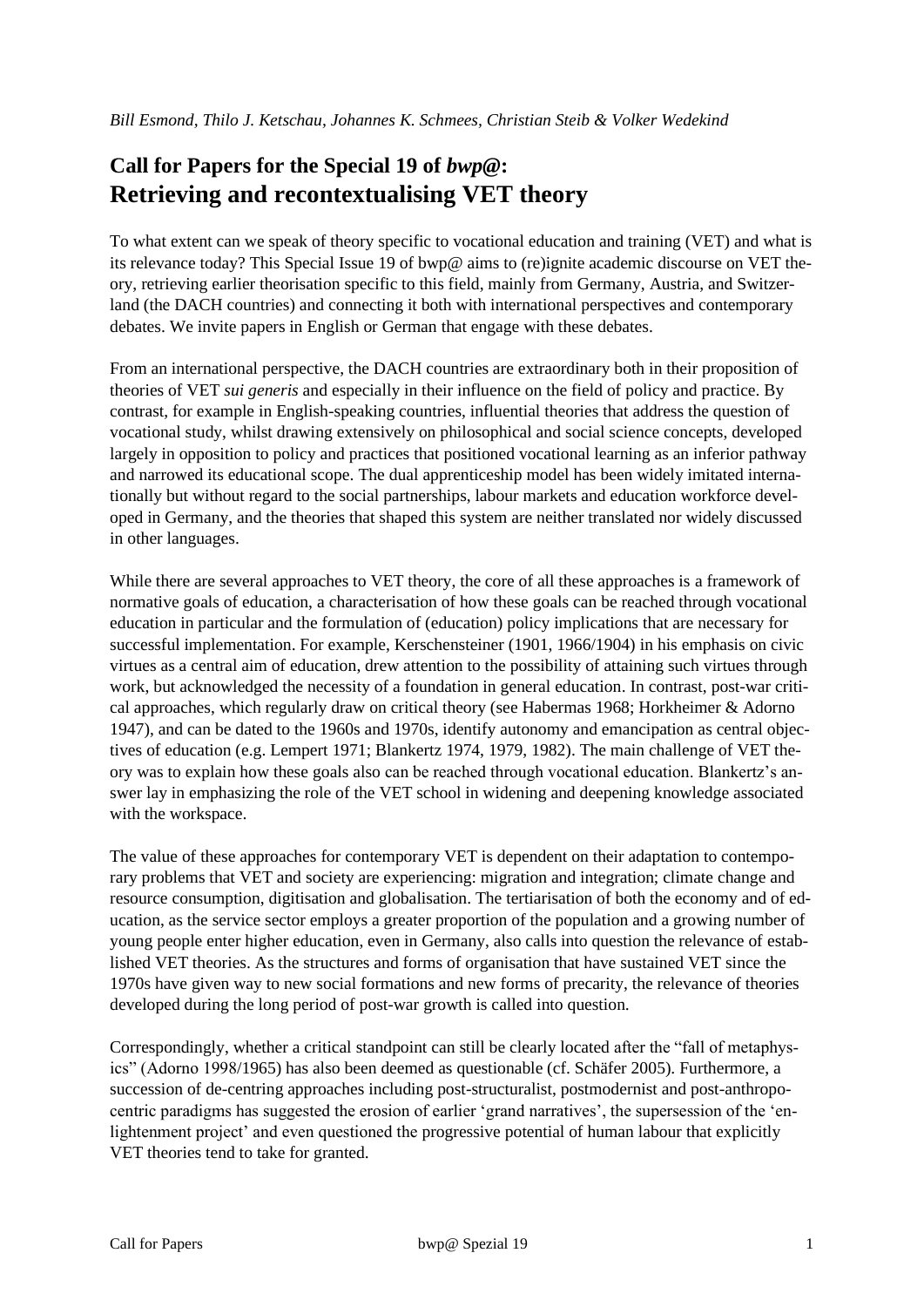Against this background, the bwp@ Special invites contributions that address both VET theory and its application to contemporary issues. The aim is to stimulate a discussion on the continuing significance of VET theory. The aim is to provide space for ideas on how the discipline and its subject could position itself, both nationally and beyond national borders, in its normative-theoretical contours and/or in relation to VET policy and VET practice.

The guest editors invite proposals that address the following topics either in the form of theoretical contributions, empirical work or comparative studies

- Historical analysis of the development of VET theory in different national and regional contexts
- Comparative or contrasting perspectives of VET theories of different cultural origins
- Further development of VET theory and its political implications in contemporary social formations
- Discussions on possible future (global) scenarios against the background of VET theoretical considerations
- International application of theories that address VET *sui generis* and/or international comparators to this body of theory
- Explorations of the genesis and/or reinterpretation of basic vocational education concepts from different theoretical traditions such as education, professional and personal development, emancipation, competence and/or employability
- New forms of work organisation and their relationship to VET
- VET theory from the perspective of post-structuralist, postmodernist and post-anthropocentric paradigms

Authors and groups of authors interested in submitting a paper are requested to send in their proposals by no later than

## **Tuesday, 31st May 2022**

Papers may be published in English or German. The **abstract** should not exceed 4,000 characters (including spaces; excluding bibliography, title and author information) and should be handed in in English, or, if the final article will be in German, in German *and* English. Please use only the bwp@ format template (https://www.bwpat.de/vorlagen/formatvorlage\_bwpat-spezial.docx) for abstracts. In addition to the title and the content of the contribution, please also include the relevant information and contact details of the author(s).

All the abstracts submitted will be reviewed blind by all editors, pending a decision about which authors will be invited to develop a full-length paper.

The following criteria will be considered:

- Relevance, epistemological interest and objectives of the article,
- argumentation and coherence.
- appropriateness and clarity of the methodological approach, and
- adherence to (professional) scientific standards.

Invitation to submit a full paper will be made by mid of June. The full paper must be submitted by **31 October 2022** and will be subject to double-blind review. Full papers should not exceed 10,000 words (excluding references). Final contributions should also follow the bwp@ format template mentioned above.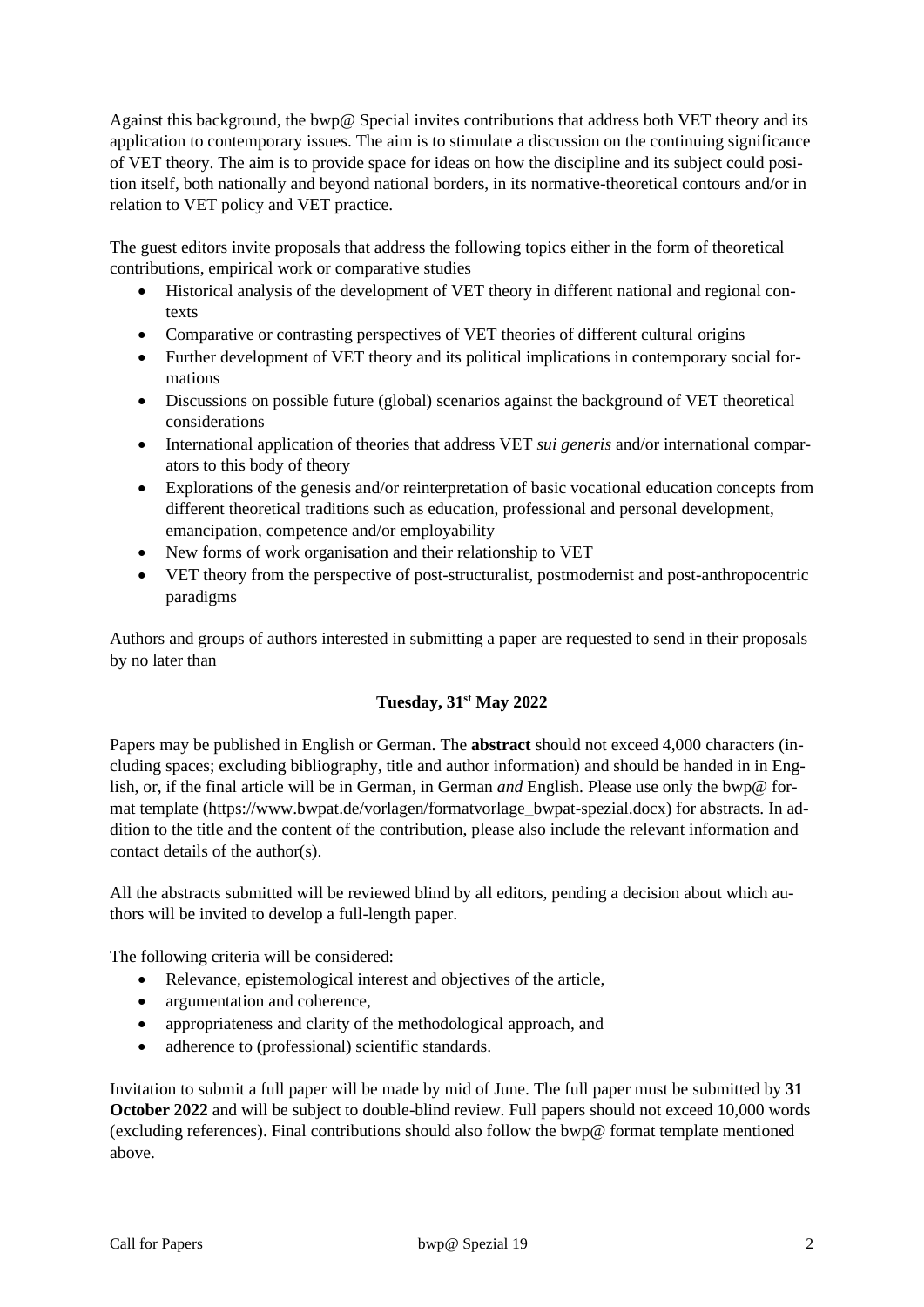The final publication of the special is planned for the end of 2022/beginning of 2023 as a PDF and html version.

Please send your papers and contributions in word format to the email address:

#### [redspez19@uni-oldenburg.de](mailto:redspez19@uni-oldenburg.de)

Questions about the Call or the Special should also be sent to this address and will be answered by the editors with pleasure.

We look forward to receiving your proposals and contributions.

Bill Esmond, Thilo J. Ketschau, Johannes K. Schmees, Christian Steib & Volker Wedekind (editors)

### **References**

- Adorno, Th. W. (1998/1965). *Metaphysik: Begriff und Probleme*. Frankfurt am Main: Suhrkamp.
- Blankertz, H. (1974). Bildung Bildungstheorie. In Ch. Wulf (Ed.), *Wörterbuch der Erziehung* (pp. 65–69). München: Piper.
- Blankertz, H. (1979). Kritische Erziehungswissenschaft. In K. Schaller (Ed.), *Erziehungswissenschaft der Gegenwart. Prinzipien und Perspektiven moderner Pädagogik* (pp. 28–45). Bochum: Kamp.
- Blankertz, H. (1982). *Die Geschichte der Pädagogik: Von der Aufklärung bis zur Gegenwart.* Wetzlar: Büchse der Pandora.
- Habermas, J. (2068). Erkenntnis und Interesse. In J. Habermas (Ed.), *Technik und Wissenschaft als >Ideologie<* (pp. 146–168). Frankfurt am Main: Suhrkamp.
- Horkheimer, M. & Adorno, Th. W. (1947). *Dialektik der Aufklärung. Philosophische Fragmente*. Amsterdam: Querido.
- Kerschensteiner, G. (1901). Wie ist unsere männliche Jugend von der Entlassung aus der Volksschule bis zum Eintritt in den Heeresdienst am zweckmässigsten für die bürgerliche Gesellschaft zu erziehen? Gekrönte Preisarbeit. *Jahrbücher der Königlichen Akademie gemeinnütziger Wissenschaften zu Erfurt*, *XXVII*, 1–78. URL: https://zs.thulb.uni-jena.de/rsc/viewer/jportal\_derivate\_00212020/Jahrbuecher\_Akademie\_Erfurt\_NF\_1901\_27\_0011.tif [10.12.2021].
- Kerschensteiner, G. (1966/1904). Berufs- oder Allgemeinbildung. In G. Wehle (Ed.), *Georg Kerschensteiner. Ausgewählte Pädagogische Schriften. Band 1. Berufsbildung und Berufsschule*  (pp. 89–104). Paderborn: Schöningh.
- Lempert, W. (1971). *Leistungsprinzip und Emanzipation*. Frankfurt am Main: Suhrkamp.
- Schäfer, A. (2004). Kritik und Subjekt. Anmerkungen zu einem problematischen Implikationsverhältnis. In L. A. Pongratz, W. Nieke & J. Masschelein (Eds.), *Kritik der Pädagogik – Pädagogik als Kritik* (pp. 29–50). Opladen: Leske + Budrich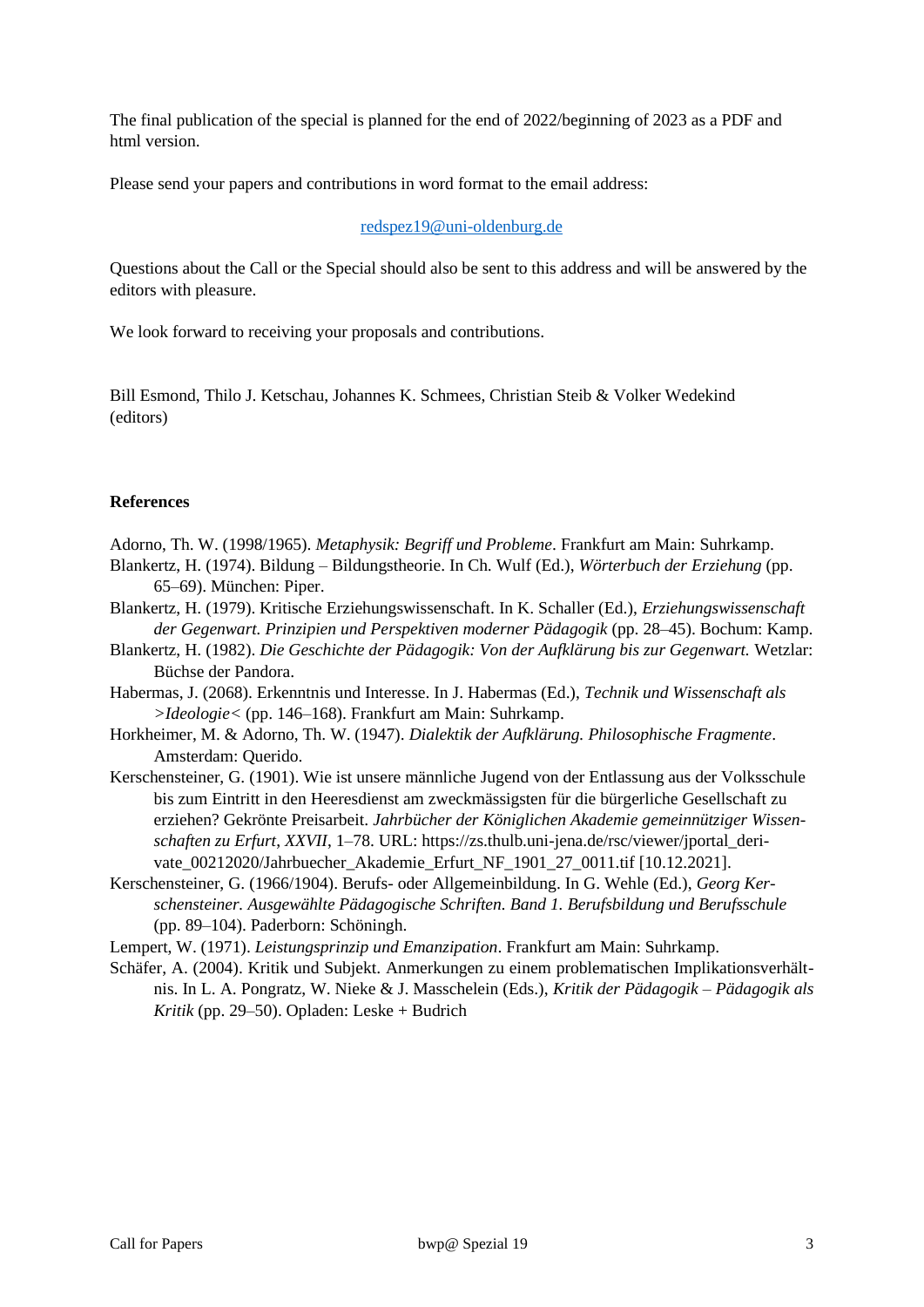## **Call for Papers für das bwp@ Spezial 19: Rekonstruktion und Rekontextualisierung der Berufsbildungstheorie**

Welche Relevanz haben Berufsbildungstheorien im engeren Sinne heute? Dieses bwp@ Spezial 19 möchte den akademischen Diskurs über Berufsbildungstheorie (wieder) anregen, indem es frühere Theorien zu diesem Bereich, vor allem aus Deutschland, Österreich und der Schweiz (DACH-Region), aufgreift und sie sowohl mit internationalen Perspektiven als auch mit aktuellen Debatten verbindet. Wir bitten um Beiträge in englischer oder deutscher Sprache, die sich mit diesen Debatten auseinandersetzen.

In englischsprachigen Ländern stützen sich einflussreiche Theorien, die sich mit der Frage der beruflichen Bildung befassen, weitgehend auf philosophische und sozialwissenschaftliche Konzepte. Diese Theorien wurden weitgehend in Opposition zu einer Politik und Praxis entwickelt, welche die berufliche Bildung als einen minderwertigen Weg positionierte und dessen Bildungswert stark begrenzte. Im Gegensatz dazu ist die DACH-Region aus internationaler Perspektive außergewöhnlich, sowohl im Hinblick auf die Entwicklung von Theorien zur Berufsbildung *sui generis* als auch in Bezug auf ihren Einfluss auf Politik und Praxis.

Trotz zahlreicher unterschiedlicher Ansätze fußt die Grundkonzeption von Berufsbildungstheorien auf normativen Bildungszielen, einer didaktischen Konzeption zur Erreichung dieser Bildungsziele sowie (bildungs-)politischen Implikationen für die dafür notwendigen Rahmenbedingungen. So hat beispielsweise Kerschensteiner (1901, 1966/1904) die bürgerlichen Tugenden als zentrales Bildungsziel definiert und die Arbeit als pädagogische Kategorie zum Erreichen dieses Ziels nutzen wollen. Kritische Ansätze der Nachkriegszeit, die sich regelmäßig auf die Kritische Theorie stützen (vgl. Habermas 1968; Horkheimer & Adorno 1947) und auf die 1960er und 1970er Jahre datiert werden können, nennen dagegen Autonomie und Emanzipation als zentrale Ziele der Bildung (z. B. Lempert 1971; Blankertz 1974, 1979, 1982). Die Hauptaufgabe der Berufsbildungstheorie bestand darin, zu erklären, wie diese Ziele auch durch berufliche Bildung erreicht werden können. Die Antwort von Blankertz lag in der Gleichsetzung des Bildungswertes der Berufsbildung mit dem der Allgemeinbildung, und damit auch in der Aufwertung der berufsbildenden Schulen.

Der Wert dieser und weiterer Ansätze für eine zeitgemäße Berufsbildung hängt wesentlich von ihrer Anpassung an aktuelle Probleme ab, mit denen Berufsbildung und Gesellschaft konfrontiert sind: Migration und Integration, Klimawandel und Ressourcenverbrauch, Digitalisierung und Globalisierung. Die Tertiärisierung der Wirtschaft und des Bildungswesens, bei der ein größerer Teil der Bevölkerung im Dienstleistungssektor beschäftigt ist und immer mehr junge Menschen ein Studium aufnehmen, stellt auch in Deutschland die Aktualität etablierter Berufsbildungstheorien in Frage. Da die Strukturen und Organisationsformen, die die Berufsbildung seit den 1970er Jahren getragen haben, neuen gesellschaftlichen Formationen und neuen Formen der Prekarität gewichen sind, wird die Relevanz von Theorien, die in der langen Wachstumsphase der Nachkriegszeit entwickelt wurden, in Frage gestellt.

Dementsprechend gilt es auch als fraglich, ob nach dem "Sturz der Metaphysik" (Adorno 1998/1965) ein kritischer Standpunkt noch klar verortet werden kann (vgl. Schäfer 2005). Darüber hinaus haben eine Reihe von dementierenden Ansätzen, darunter poststrukturalistische, postmoderne und postanthropozentrische Paradigmen, die Erosion früherer "großer Erzählungen" und die Ablösung des "Aufklärungsprojekts" suggeriert und auch die potentiell progressive Rolle der menschlichen Arbeit in Frage gestellt, die in Berufsbildungstheorien als selbstverständlich vorausgesetzt wird.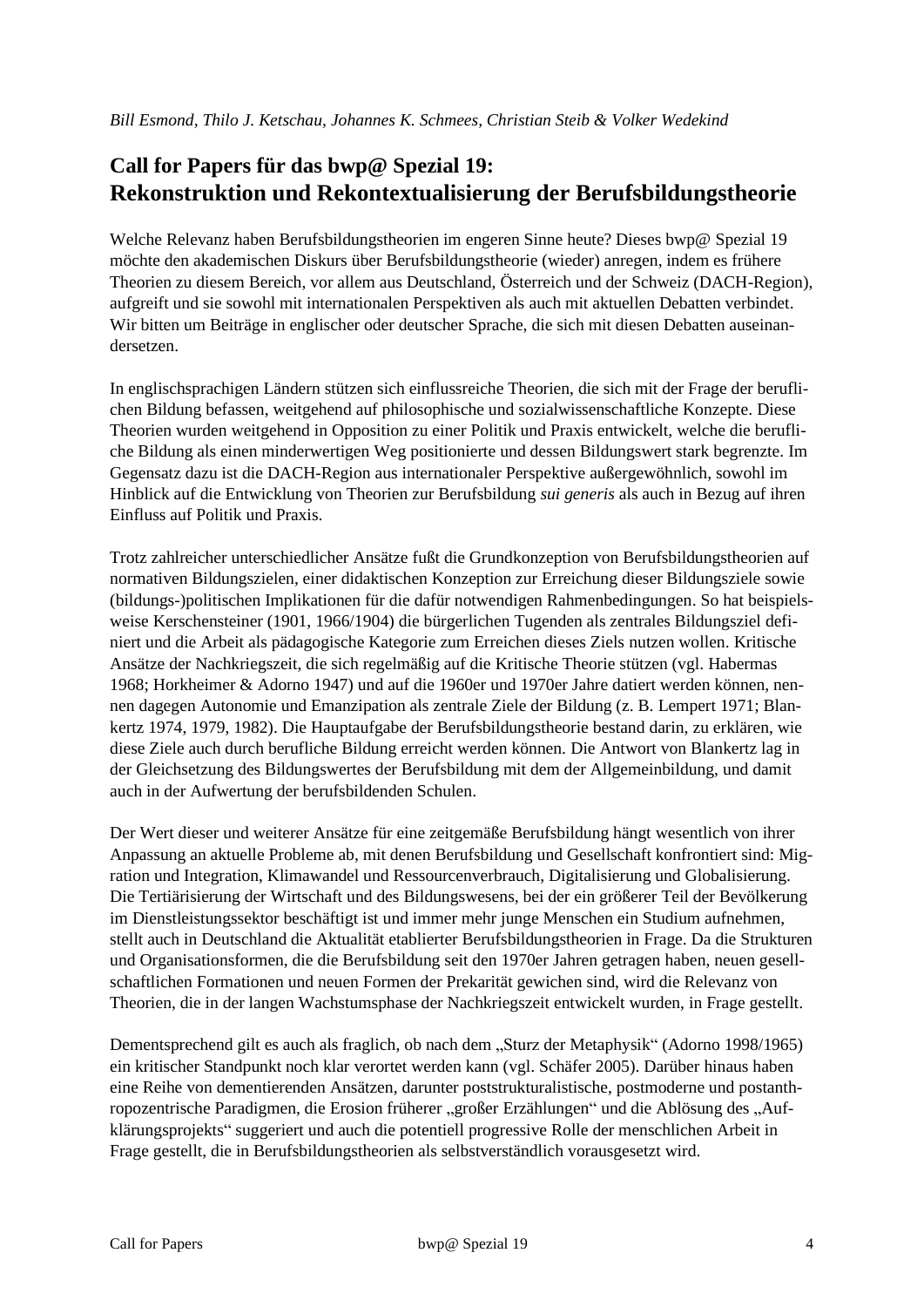Vor diesem Hintergrund lädt das bwp@ Spezial zu Beiträgen ein, die sich sowohl mit der Berufsbildungstheorie als auch mit ihrer Anwendung auf aktuelle Fragen befassen. Ziel ist es, eine Diskussion über die anhaltende Bedeutung der Berufsbildungstheorie anzuregen. Es soll Raum für Überlegungen geschaffen werden, wie sich die Disziplin und ihr Gegenstand national und über nationale Grenzen hinweg in ihren normativ-theoretischen Konturen und/oder in Bezug auf die Berufsbildungspolitik und -praxis positionieren können.

Die Gastherausgeber laden zu Vorschlägen ein, die entweder in Form von theoretischen Beiträgen, empirischen Arbeiten oder vergleichenden Studien folgende Themen behandeln

- Historische Analyse der Entwicklung von Berufsbildungstheorien in verschiedenen nationalen und regionalen Kontexten
- Vergleichende oder kontrastierende Perspektiven von Berufsbildungstheorien unterschiedlicher kultureller Herkunft
- Weiterentwicklung der Berufsbildungstheorie und ihrer politischen Implikationen in zeitgenössischen gesellschaftlichen Kontexten
- Diskussionen über mögliche zukünftige (globale) Szenarien vor dem Hintergrund berufsbildungstheoretischer Überlegungen
- Internationale Anwendungen von Berufsbildungstheorien *sui generis* und/oder internationale Vergleiche zu diesem Theoriebestand
- Erkundungen der Genese bzw. Neuinterpretation von berufspädagogischen Grundbegriffen aus unterschiedlichen Theorietraditionen wie Bildung, berufliche und persönliche Entwicklung, Emanzipation, Kompetenz und/oder Beschäftigungsfähigkeit
- Neue Formen der Arbeitsorganisation und ihr Verhältnis zur Berufsbildung
- Berufsbildungstheorie aus der Perspektive post-strukturalistischer, postmoderner und postanthropozentrischer Paradigmen

Autor:innen und Autor:innengruppen, die an der Einreichung eines (deutschen oder englischen) Beitrags interessiert sind, werden gebeten, ihre Vorschläge in Form eines Abstracts spätestens bis zum folgenden Termin einzureichen:

## **Dienstag, 31. Mai 2022**

Die Abstracts sollte nicht mehr als 4.000 Zeichen umfassen (einschließlich Leerzeichen; ohne Bibliografie, Titel und Autor:innenangaben) und in englischer (und ggf. zusätzlich deutscher) Sprache verfasst sein. Bitte verwenden Sie für Abstracts ausschließlich die Formatvorlage bwp@ (https://www.bwpat.de/vorlagen/formatvorlage\_bwpat-spezial.docx). Geben Sie neben dem Titel und dem Inhalt des Beitrags auch die relevanten Informationen und Kontaktdaten der Autor:innen an.

Alle eingereichten Abstracts werden von allen Herausgebern blind geprüft, bis eine Entscheidung darüber getroffen ist, welche Autor:innen zur Ausarbeitung eines vollständigen Beitrags gebeten werden.

Die folgenden Kriterien werden berücksichtigt:

- Relevanz, erkenntnistheoretisches Interesse und Zielsetzung des Artikels,
- Argumentation und Kohärenz,
- Angemessenheit und Klarheit des methodischen Ansatzes, und
- Einhaltung von (professionellen) wissenschaftlichen Standards.

Die Aufforderung zur Einreichung eines vollständigen Beitrags erfolgt bis Mitte Juni 2022. Der vollständige Beitrag muss bis zum **31. Oktober 2022** eingereicht werden und wird double blind begutachtet. Die Beiträge sollten einen Umfang von 10.000 Wörtern (ohne Referenzen) nicht überschreiten. Die endgültigen Beiträge sollten ebenfalls in der bwp@-Formatvorlage gesetzt sein.